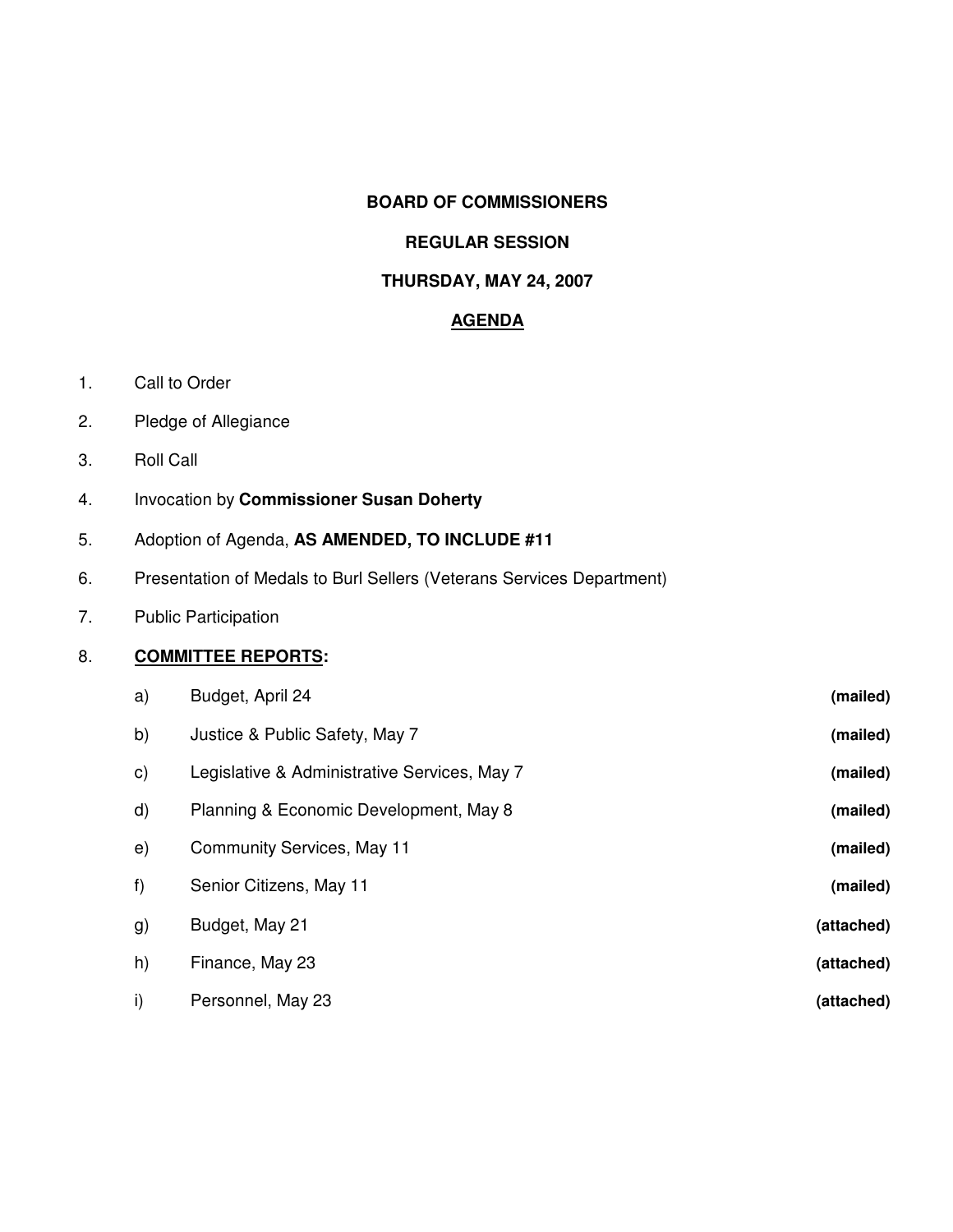#### 9. **RESOLUTIONS:**

- a) Commending Tom Cleaver on His Environmental Efforts in Macomb County (offered by Rengert and DeSaele; include Gieleghem; recommended by Health Services Committee on 5-10-07; awaiting background information)
- b) Honoring Beaumont Hospital, Troy 30<sup>th</sup> Anniversary (offered by Rocca; recommended by Health Services Committee on 5-10-07; copy on file)
- c) Honoring Russell and Rosemarie Flynn 50<sup>th</sup> Wedding Anniversary (offered by J. Flynn; recommended by Health Services Committee on 5-10-07; copy on file)
- d) Commending Kevin Gawronski Eagle Scout (offered by Vosburg; recommended by Budget Committee on 5-21-07; copy on file)
- e) Approving a Project Plan for the County of Macomb Economic Development Corporation (AIM Plastics, Inc. – Clinton Township) (offered by Board Chair on behalf of Board; recommended by Finance Committee on 5-23-07; copy on file)
- f) Commending Judy Betts Recipient of 2007 Girl Scout-Otsikita Council Women of Distinction Award (offered by Camphous-Peterson; recommended by Finance Committee on 5-23-07; copy on file)
- g) Commending Reverend Roxie Davis Recipient of 2007 Girl Scout-Otsikita Council Women of Distinction Award (offered by Camphous-Peterson; recommended by Finance Committee on 5-23-07; copy on file)
- h) Commending Elaine Marcotte Recipient of 2007 Girl Scout-Otsikita Council Women of Distinction Award (offered by Camphous-Peterson; recommended by Finance Committee on 5-23-07; copy on file)
- i) Commending Barbara Dempsey Recipient of 2007 Girl Scout-Otsikita Council Women of Distinction Award (offered by Camphous-Peterson; recommended by Finance Committee on 5-23-07; copy on file)
- j) Proclaiming May 13-19, 2007 as Police Week in Warren (offered by J. Flynn, Doherty, Duzyj, Sauger, Slinde and Switalski; recommended by Finance Committee on 5-23-07; copy on file)
- k) Commending Fitzgerald High School Selected as a GRAMMY Signature School (offered by J. Flynn and Duzyj; recommended by Finance Committee on 5-23-07; copy on file)
- l) Proclaiming September as Recovery Month in Macomb County (offered by Board Chair on behalf of Board; recommended by Finance Committee on 5-23-07; currently being developed)
- m) Commending Joseph and Patricia Bradacs 50<sup>th</sup> Wedding Anniversary (offered by Torrice; recommended by Finance Committee on 5-23-07; awaiting background information)